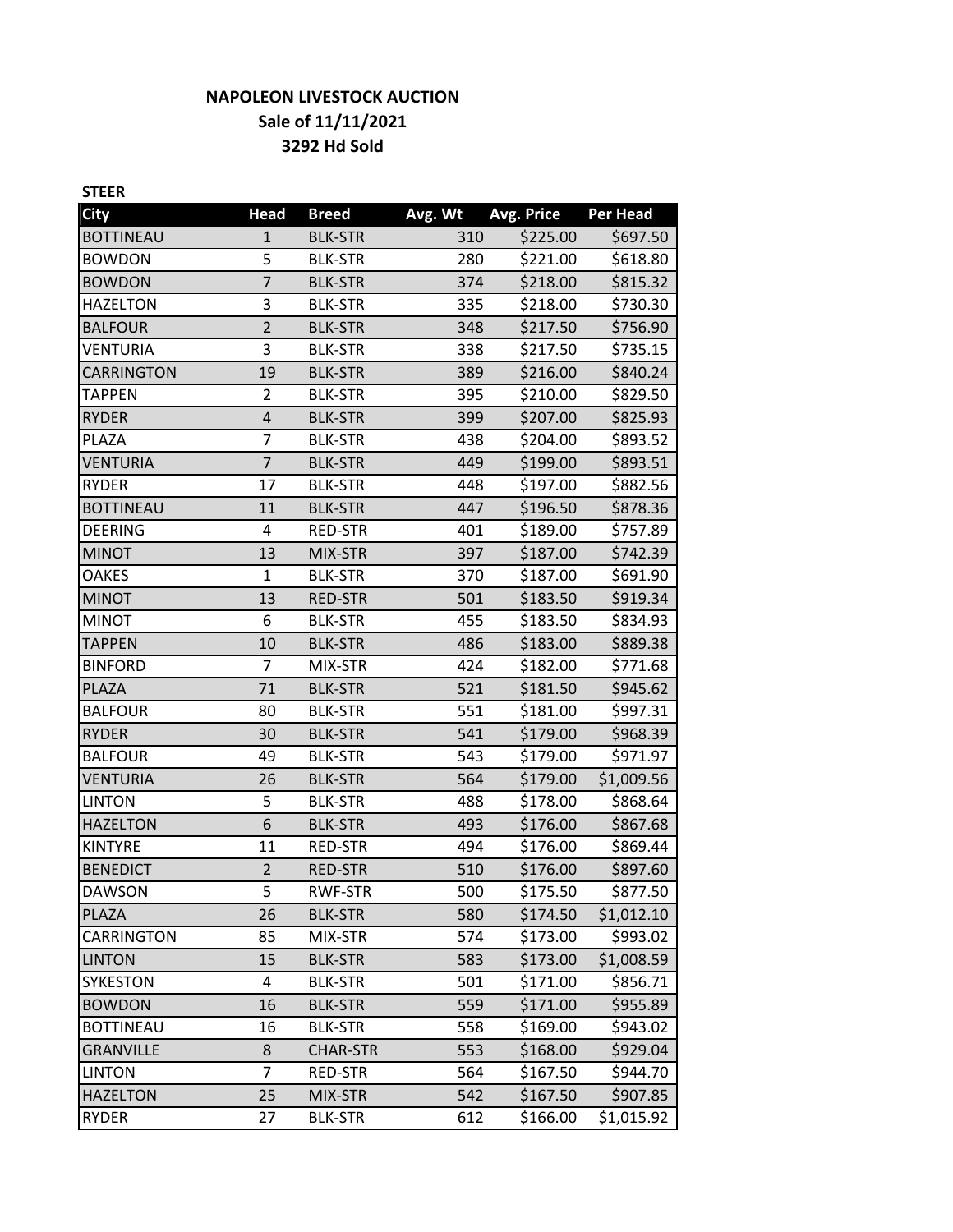| <b>BINFORD</b>    | 13             | MIX-STR         | 548 | \$164.00 | \$898.72   |
|-------------------|----------------|-----------------|-----|----------|------------|
| <b>MINOT</b>      | 32             | MIX-STR         | 565 | \$164.00 | \$926.60   |
| <b>BRADDOCK</b>   | 17             | RED-STR         | 531 | \$164.00 | \$870.84   |
| <b>BOWDON</b>     | 11             | <b>BLK-STR</b>  | 628 | \$163.25 | \$1,025.21 |
| <b>KINTYRE</b>    | 32             | <b>RED-STR</b>  | 581 | \$162.00 | \$941.22   |
| <b>BOTTINEAU</b>  | 18             | <b>BLK-STR</b>  | 627 | \$162.00 | \$1,015.74 |
| <b>CARRINGTON</b> | 74             | MIX-STR         | 658 | \$161.50 | \$1,062.67 |
| <b>BALFOUR</b>    | 52             | <b>BLK-STR</b>  | 638 | \$161.50 | \$1,030.37 |
| <b>MEDINA</b>     | 16             | <b>RED-STR</b>  | 598 | \$161.50 | \$965.77   |
| <b>SYKESTON</b>   | 36             | <b>BLK-STR</b>  | 623 | \$161.00 | \$1,003.03 |
| <b>BENEDICT</b>   | 9              | MIX-STR         | 601 | \$161.00 | \$967.61   |
| <b>DAWSON</b>     | 16             | <b>BLK-STR</b>  | 594 | \$160.50 | \$953.37   |
| <b>DEERING</b>    | $\overline{7}$ | <b>RED-STR</b>  | 572 | \$160.00 | \$915.20   |
| <b>SYKESTON</b>   | 8              | <b>BLK-STR</b>  | 799 | \$159.50 | \$1,274.41 |
| <b>TUTTLE</b>     | 16             | <b>BLK-STR</b>  | 729 | \$158.75 | \$1,157.29 |
| <b>SYKESTON</b>   | 32             | <b>BLK-STR</b>  | 730 | \$158.50 | \$1,157.05 |
| <b>MEDINA</b>     | 54             | <b>RED-STR</b>  | 688 | \$158.00 | \$1,087.04 |
| <b>HARVEY</b>     | 11             | <b>BLK-STR</b>  | 642 | \$158.00 | \$1,014.36 |
| <b>TUTTLE</b>     | 20             | <b>BLK-STR</b>  | 634 | \$157.50 | \$998.55   |
| <b>BENEDICT</b>   | 27             | MIX-STR         | 637 | \$157.50 | \$1,003.28 |
| <b>DEERING</b>    | 23             | <b>RED-STR</b>  | 664 | \$157.00 | \$1,042.48 |
| <b>MINOT</b>      | 14             | MIX-STR         | 668 | \$156.00 | \$1,042.08 |
| <b>GRANVILLE</b>  | 14             | <b>CHAR-STR</b> | 661 | \$156.00 | \$1,031.16 |
| <b>LINTON</b>     | 11             | MIX-STR         | 661 | \$155.00 | \$1,024.55 |
| <b>MC CLUSKY</b>  | 30             | MIX-STR         | 763 | \$154.25 | \$1,176.93 |
| <b>KINTYRE</b>    | 11             | <b>RED-STR</b>  | 647 | \$154.00 | \$996.38   |
| <b>MC CLUSKY</b>  | 23             | MIX-STR         | 664 | \$151.00 | \$1,002.64 |
| <b>OAKES</b>      | 6              | MIX-STR         | 588 | \$151.00 | \$887.88   |
|                   |                |                 |     |          |            |

### **HEIFER**

| neiren           |             |                |         |            |          |
|------------------|-------------|----------------|---------|------------|----------|
| <b>City</b>      | <b>Head</b> | <b>Breed</b>   | Avg. Wt | Avg. Price | Per Head |
| CARRINGTON       | 4           | <b>RED-HFR</b> | 321     | \$177.50   | \$569.78 |
| VENTURIA         | 3           | MIX-HFR        | 395     | \$171.00   | \$675.45 |
| CARRINGTON       | 16          | <b>BLK-HFR</b> | 372     | \$170.00   | \$632.40 |
| PLAZA            | 16          | <b>BLK-HFR</b> | 412     | \$167.00   | \$688.04 |
| <b>MINOT</b>     | 18          | MIX-HFR        | 412     | \$162.00   | \$667.44 |
| TAPPEN           | 11          | <b>BLK-HFR</b> | 464     | \$160.50   | \$744.72 |
| <b>BOTTINEAU</b> | 10          | <b>BLK-HFR</b> | 421     | \$160.00   | \$673.60 |
| HAZELTON         | 14          | <b>RED-HFR</b> | 453     | \$160.00   | \$724.80 |
| PLAZA            | 71          | <b>BLK-HFR</b> | 509     | \$159.50   | \$811.86 |
| HAZELTON         | 15          | <b>BLK-HFR</b> | 478     | \$158.00   | \$755.24 |
| <b>HAZELTON</b>  | 3           | <b>BLK-HFR</b> | 393     | \$157.50   | \$618.98 |
| CARRINGTON       | 113         | <b>BLK-HFR</b> | 532     | \$155.50   | \$827.26 |
| VENTURIA         | 28          | <b>BLK-HFR</b> | 533     | \$155.50   | \$828.82 |
| <b>BINFORD</b>   | 5           | MIX-HFR        | 454     | \$154.00   | \$699.16 |
| <b>BRADDOCK</b>  | 10          | <b>RED-HFR</b> | 429     | \$154.00   | \$660.66 |
| MCKENZIE         | 5           | <b>RED-HFR</b> | 437     | \$153.00   | \$668.61 |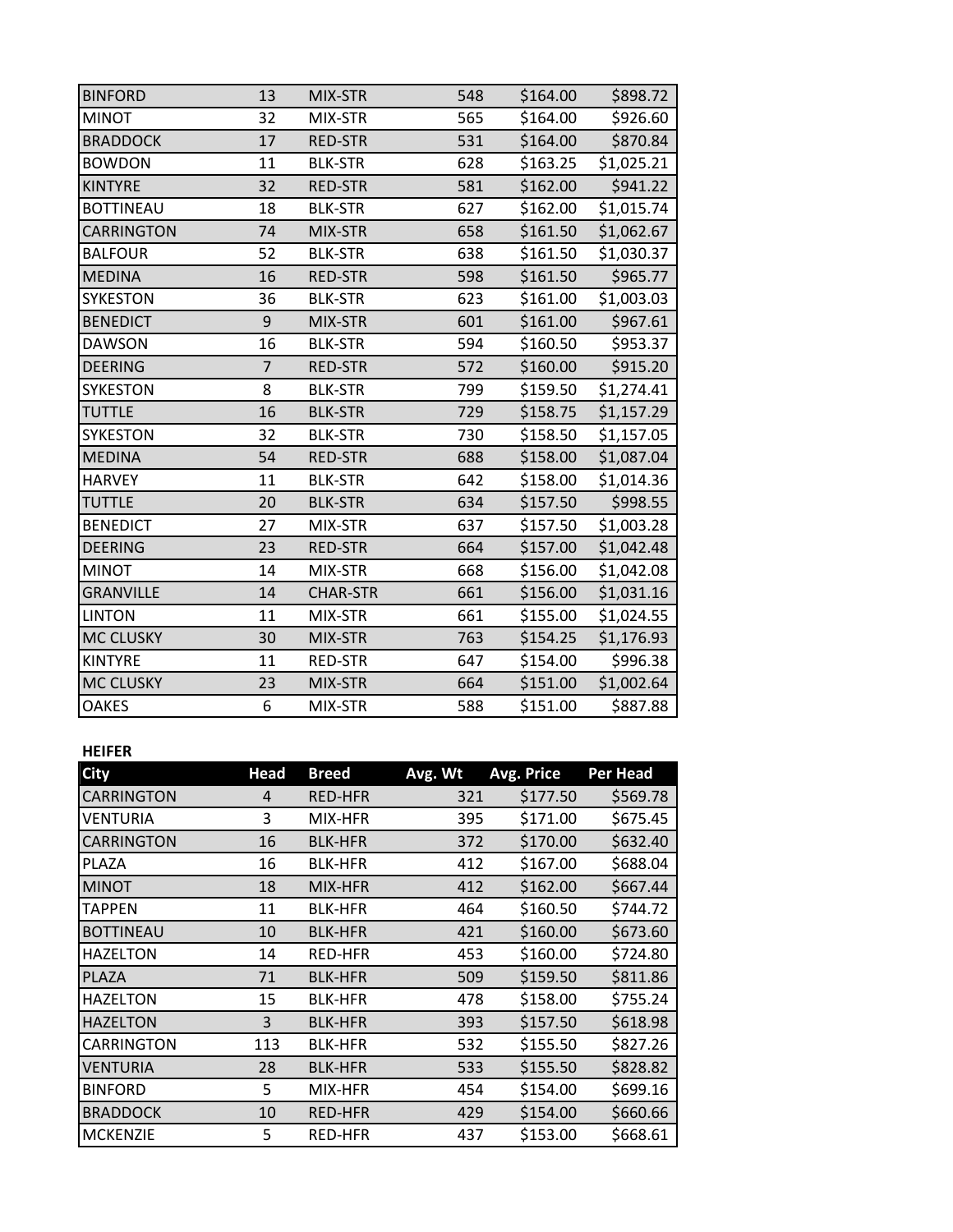| <b>BOTTINEAU</b>  | 31                       | <b>BLK-HFR</b>  | 528   | \$152.00 | \$802.56   |
|-------------------|--------------------------|-----------------|-------|----------|------------|
| <b>CARRINGTON</b> | 43                       | MIX-HFR         | 613   | \$151.00 | \$925.63   |
| <b>TUTTLE</b>     | 15                       | <b>BLK-HFR</b>  | 666   | \$150.50 | \$1,002.33 |
| <b>SYKESTON</b>   | 49                       | <b>BLK-HFR</b>  | 621   | \$150.00 | \$931.50   |
| <b>TAPPEN</b>     | 17                       | <b>BLK-HFR</b>  | 546   | \$150.00 | \$819.00   |
| <b>CARRINGTON</b> | 13                       | MIX-HFR         | 515   | \$149.50 | \$769.93   |
| <b>MINOT</b>      | 34                       | MIX-HFR         | 519   | \$149.25 | \$774.61   |
| <b>BENEDICT</b>   | 13                       | MIX-HFR         | 618   | \$148.50 | \$917.73   |
| <b>HAZELTON</b>   | $\overline{\mathcal{L}}$ | <b>RED-HFR</b>  | 500   | \$148.00 | \$740.00   |
| <b>MINOT</b>      | 13                       | <b>CHAR-HFR</b> | 620   | \$147.50 | \$914.50   |
| <b>BOWDON</b>     | $\overline{7}$           | <b>BLK-HFR</b>  | 606   | \$147.50 | \$893.85   |
| <b>TUTTLE</b>     | 16                       | MIX-HFR         | 630   | \$147.00 | \$926.10   |
| <b>BRADDOCK</b>   | 21                       | <b>RED-HFR</b>  | 549   | \$146.00 | \$801.54   |
| <b>MCKENZIE</b>   | 9                        | RED-HFR         | 543   | \$145.00 | \$787.35   |
| <b>BOWDON</b>     | 12                       | <b>BLK-HFR</b>  | 524   | \$145.00 | \$759.80   |
| <b>DAWSON</b>     | 13                       | <b>BWF-HFR</b>  | 592   | \$145.00 | \$858.40   |
| <b>MC CLUSKY</b>  | 16                       | MIX-HFR         | 571   | \$143.50 | \$819.39   |
| <b>SYKESTON</b>   | 3                        | <b>BWF-HFR</b>  | 710   | \$141.50 | \$1,004.65 |
| <b>NAPOLEON</b>   | 5                        | MIX-HFR         | 922   | \$141.00 | \$1,300.02 |
| <b>LINTON</b>     | 9                        | MIX-HFR         | 597   | \$141.00 | \$841.77   |
| <b>GRANVILLE</b>  | 12                       | <b>CHAR-HFR</b> | 642   | \$138.00 | \$885.96   |
| <b>GRANVILLE</b>  | 13                       | <b>CHAR-HFR</b> | 603   | \$138.00 | \$832.14   |
| MC CLUSKY         | 41                       | MIX-HFR         | 718   | \$135.50 | \$972.89   |
| <b>STRASBURG</b>  | 12                       | MIX-HFR         | 713   | \$135.00 | \$962.55   |
| <b>HAZELTON</b>   | 8                        | <b>BLK-HFR</b>  | 1,001 | \$134.00 | \$1,341.34 |
| <b>STREETER</b>   | 4                        | <b>BLK-HFR</b>  | 1,038 | \$131.00 | \$1,359.78 |
| <b>HAZELTON</b>   | 4                        | <b>BLK-HFR</b>  | 1,035 | \$131.00 | \$1,355.85 |
| <b>NAPOLEON</b>   | 5                        | MIX-HFR         | 994   | \$130.00 | \$1,292.20 |
| <b>TUTTLE</b>     | 6                        | <b>BLK-HFR</b>  | 1,189 | \$129.00 | \$1,533.81 |
| <b>EDGELEY</b>    | 5                        | MIX-HFR         | 744   | \$128.00 | \$952.32   |
| <b>STRASBURG</b>  | 6                        | <b>RWF-HFR</b>  | 773   | \$125.00 | \$966.25   |
| <b>DAWSON</b>     | 2                        | RED-HFR         | 1,135 | \$124.00 | \$1,407.40 |
|                   |                          |                 |       |          |            |

## **COW**

| <b>Description</b> | <b>Head</b>  | <b>Breed</b>   | Avg. Wt | Avg. Price | <b>Per Head</b> |
|--------------------|--------------|----------------|---------|------------|-----------------|
| <b>NAPOLEON</b>    | 1            | <b>BLK-COW</b> | 2,075   | \$77.00    | \$1,597.75      |
| <b>BENEDICT</b>    | 1            | <b>BLK-COW</b> | 1,100   | \$75.00    | \$825.00        |
| <b>PETTIBONE</b>   | 1            | <b>RED-COW</b> | 1,170   | \$74.00    | \$865.80        |
| LINTON             | 1            | RED-COW        | 1,135   | \$73.00    | \$828.55        |
| <b>WISHEK</b>      | $\mathbf{1}$ | <b>BLK-COW</b> | 1,495   | \$73.00    | \$1,091.35      |
| <b>CLIFFORD</b>    | 1            | <b>RED-COW</b> | 1,420   | \$73.00    | \$1,036.60      |
| <b>MEDINA</b>      | $\mathbf{1}$ | <b>RED-COW</b> | 1,225   | \$73.00    | \$894.25        |
| <b>MANDAN</b>      | 1            | <b>BLK-COW</b> | 1,365   | \$72.00    | \$982.80        |
| <b>PETTIBONE</b>   | 1            | RED-COW        | 1,100   | \$72.00    | \$792.00        |
| <b>HARVEY</b>      | 1            | <b>BLK-COW</b> | 1,110   | \$70.00    | \$777.00        |
| <b>DAWSON</b>      | 1            | <b>RED-COW</b> | 1,530   | \$70.00    | \$1,071.00      |
| <b>KINTYRE</b>     | 1            | <b>BLK-COW</b> | 1,245   | \$70.00    | \$871.50        |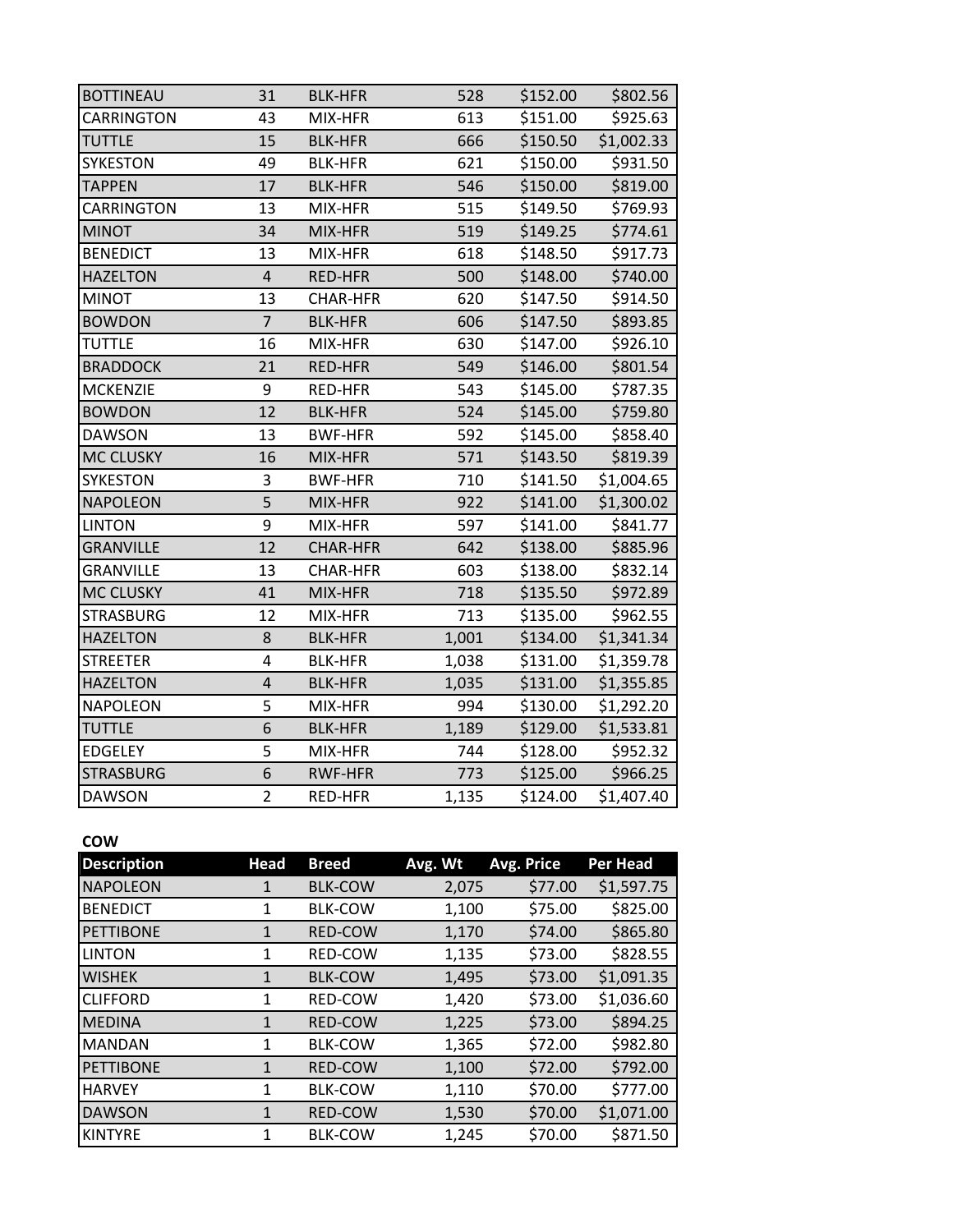| <b>GRANVILLE</b> | $\mathbf{1}$   | RED-COW         | 1,405 | \$69.50 | \$976.48   |
|------------------|----------------|-----------------|-------|---------|------------|
| <b>DAWSON</b>    | 1              | RED-COW         | 1,405 | \$69.00 | \$969.45   |
| <b>MANDAN</b>    | 3              | <b>BLK-COW</b>  | 1,188 | \$69.00 | \$819.72   |
| <b>STEELE</b>    | 7              | <b>BLK-COW</b>  | 1,488 | \$69.00 | \$1,026.72 |
| <b>GRANVILLE</b> | $\mathbf{1}$   | <b>CHAR-COW</b> | 1,855 | \$68.50 | \$1,270.68 |
| <b>KINTYRE</b>   | $\overline{2}$ | <b>BLK-COW</b>  | 1,158 | \$67.00 | \$775.86   |
| <b>BISMARCK</b>  | $\overline{2}$ | <b>RWF-COW</b>  | 1,465 | \$67.00 | \$981.55   |
| <b>WINDSOR</b>   | 6              | RED-COW         | 1,046 | \$67.00 | \$700.82   |
| <b>STEELE</b>    | $\mathbf{1}$   | RED-COW         | 1,390 | \$66.00 | \$917.40   |
| <b>CLIFFORD</b>  | $\mathbf{1}$   | <b>BLK-COW</b>  | 1,620 | \$65.00 | \$1,053.00 |
| <b>KINTYRE</b>   | $\mathbf{1}$   | RED-COW         | 1,635 | \$64.50 | \$1,054.58 |
| <b>DENHOFF</b>   | $\mathbf 1$    | <b>BLK-COW</b>  | 1,545 | \$63.00 | \$973.35   |
| <b>KINTYRE</b>   | $\overline{1}$ | <b>BLK-COW</b>  | 1,625 | \$61.00 | \$991.25   |
| <b>STEELE</b>    | $\mathbf{1}$   | <b>BLK-COW</b>  | 1,250 | \$61.00 | \$762.50   |
| <b>KINTYRE</b>   | 3              | <b>BLK-COW</b>  | 1,290 | \$60.00 | \$774.00   |
| <b>TAPPEN</b>    | 4              | RED-COW         | 1,263 | \$60.00 | \$757.80   |
| <b>GRANVILLE</b> | $\overline{2}$ | <b>CHAR-COW</b> | 1,725 | \$54.50 | \$940.13   |
| <b>BENEDICT</b>  | 13             | <b>BLK-COW</b>  | 1,243 | \$52.50 | \$652.58   |
| <b>MEDINA</b>    | 3              | RED-COW         | 1,392 | \$52.00 | \$723.84   |
| <b>KINTYRE</b>   | 8              | BLK/BWF-CO\     | 1,302 | \$51.50 | \$670.53   |
| <b>MEDINA</b>    | 6              | RED-COW         | 1,528 | \$51.00 | \$779.28   |
| <b>KINTYRE</b>   | 5              | MIX-COW         | 1,418 | \$50.50 | \$716.09   |
| <b>KINTYRE</b>   | $\overline{2}$ | RED-COW         | 1,383 | \$50.00 | \$691.50   |
| <b>WINDSOR</b>   | 4              | RED-COW         | 1,316 | \$50.00 | \$658.00   |
| <b>NAPOLEON</b>  | $\mathbf{1}$   | <b>BLK-COW</b>  | 1,810 | \$49.00 | \$886.90   |

## **BULL**

| ---              |      |                   |         |            |            |
|------------------|------|-------------------|---------|------------|------------|
| <b>City</b>      | Head | <b>Breed</b>      | Avg. Wt | Avg. Price | Per Head   |
| <b>GRANVILLE</b> | 1    | <b>RED-BULL</b>   | 2,115   | \$89.00    | \$1,882.35 |
| <b>CLIFFORD</b>  | 1    | <b>BLK-BULL</b>   | 1,695   | \$88.00    | \$1,491.60 |
| <b>KATHRYN</b>   | 1    | <b>RED-BULL</b>   | 1,290   | \$87.00    | \$1,122.30 |
| <b>STEELE</b>    | 1    | <b>BLK-BULL</b>   | 2,315   | \$85.50    | \$1,979.33 |
| <b>BENEDICT</b>  | 1    | <b>RED-BULL</b>   | 1,920   | \$84.50    | \$1,622.40 |
| <b>VENTURIA</b>  | 1    | <b>BLK-BULL</b>   | 2,035   | \$83.50    | \$1,699.23 |
| <b>CLIFFORD</b>  | 1    | <b>BLK-BULL</b>   | 1,765   | \$83.00    | \$1,464.95 |
| <b>BENEDICT</b>  | 1    | <b>RED-BULL</b>   | 1,910   | \$82.50    | \$1,575.75 |
| <b>KATHRYN</b>   | 1    | <b>XBRED-BULL</b> | 1,870   | \$82.00    | \$1,533.40 |
| <b>CLIFFORD</b>  | 1    | <b>BLK-BULL</b>   | 1,680   | \$80.00    | \$1,344.00 |
|                  |      |                   |         |            |            |

### **HEIFERETTE**

| City            | Head | <b>Breed</b>    | Avg. Wt | Avg. Price | Per Head   |
|-----------------|------|-----------------|---------|------------|------------|
| <b>WISHEK</b>   |      | <b>BLK-HFRT</b> | 1,180   | \$88.00    | \$1,038.40 |
| <b>CLIFFORD</b> |      | <b>BLK-HFRT</b> | 1,215   | \$76.00    | \$923.40   |
| <b>CLIFFORD</b> |      | <b>BLK-HFRT</b> | 1,085   | \$69.00    | \$748.65   |
| <b>KINTYRE</b>  |      | <b>BLK-HFRT</b> | 1,060   | \$69.00    | \$731.40   |
| <b>KINTYRE</b>  |      | <b>BLK-HFRT</b> | 1,065   | \$69.00    | \$734.85   |
| <b>BISMARCK</b> |      | <b>RWF-HFRT</b> | 1,075   | \$66.00    | \$709.50   |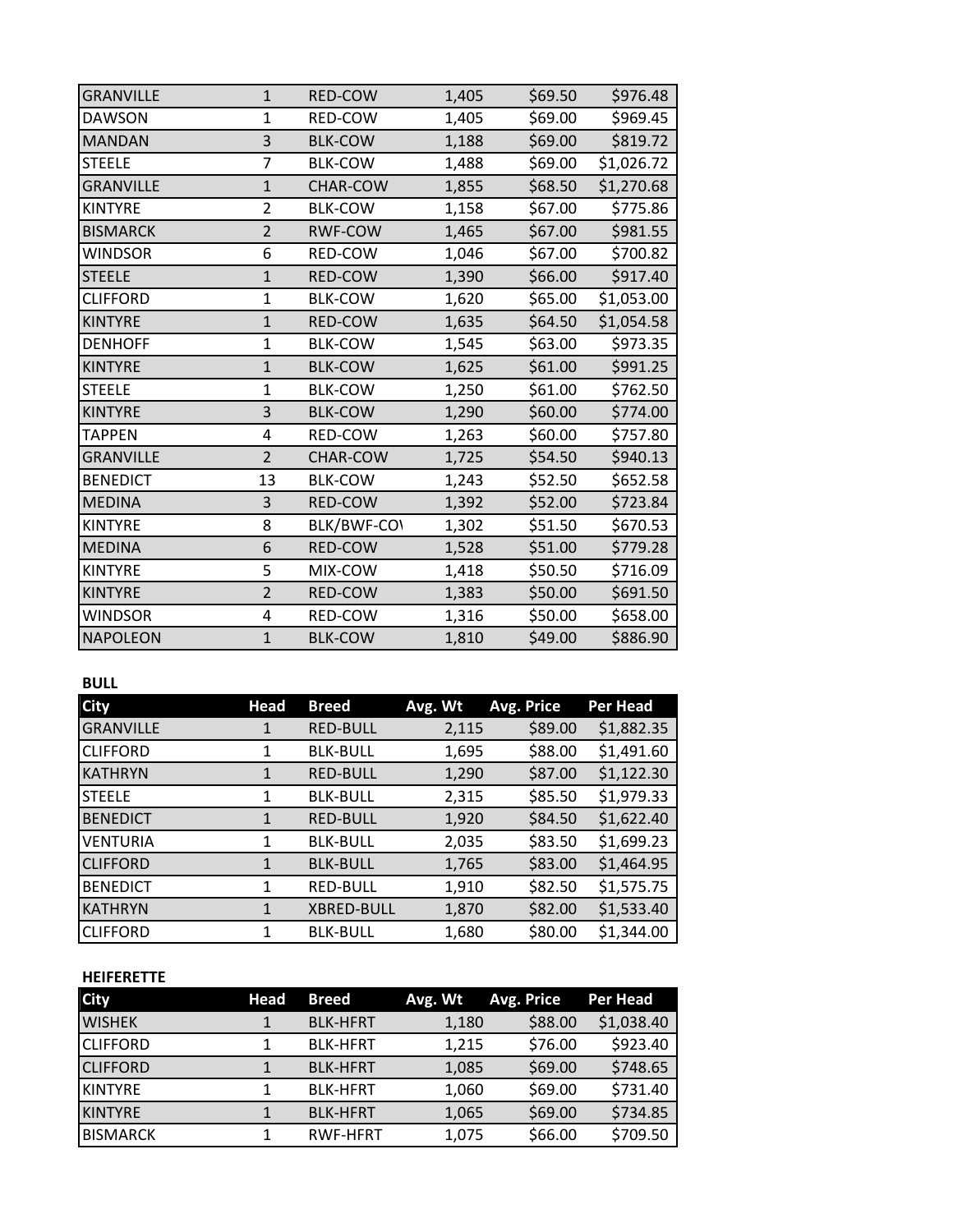| <b>WISHEK</b> | <b>BI K-HERT</b> | 1.470 | \$65.00 | \$955.50 |
|---------------|------------------|-------|---------|----------|
| ILAMOURE      | <b>BI K-HERT</b> | 1.220 | \$65.00 | \$793.00 |



### Napoleon Livestock Auction - Napoleon, ND AMS Livestock, Poultry, & Grain Market News North Dakota Dept of Ag Mrkt News

Email us with accessibility issues with this report.

Livestock Weighted Average Report for 11/11/2021 - Final

| <b>AUCTION</b>         |                  |                                   |               |
|------------------------|------------------|-----------------------------------|---------------|
|                        | <b>This Week</b> | <b>Last Reported</b><br>11/4/2021 | Last Year     |
| <b>Total Receipts:</b> | 2,803            | 3,221                             | 3.483         |
| <b>Feeder Cattle:</b>  | 2,803(100.0%)    | 3,221(100.0%)                     | 3,483(100.0%) |

Compared to last week; Feeder calves selling mixed with feeder steers450-550lbs 3.00 to 7.00 lower, 550-600lbs 10.00 higher, 600-800lbs<br>4.00 to 7.00 higher except 650-700lbs steady to 1.00 lower. Feeder heifers450-550lbs 4

#### **FEEDER CATTLE**

|                | STEERS - Medium and Large 1 (Per Cwt / Actual Wt)   |        |                    |                  |
|----------------|-----------------------------------------------------|--------|--------------------|------------------|
| Head           | <b>Wt Range</b>                                     | Avg Wt | <b>Price Range</b> | <b>Avg Price</b> |
| 5              | 280                                                 | 280    | 221.00             | 221.00           |
| 3              | 310-348                                             | 335    | 217.50-225.00      | 219.81           |
| 31             | 374-399                                             | 387    | 207.00-218.00      | 214.94           |
| 53             | 424-449                                             | 442    | 196.50-204.00      | 198.28           |
| 53             | 486-494                                             | 489    | 176.00-183.50      | 180.25           |
| 207            | 521-548                                             | 534    | 164.00-181.50      | 176.12           |
| 355            | 551-583                                             | 566    | 164.00-181.00      | 173.65           |
| 265            | 601-647                                             | 634    | 150.00-166.00      | 159.77           |
| 225            | 658-694                                             | 669    | 146.00-161.50      | 157.26           |
| 48             | 729-730                                             | 730    | 158.50-158.75      | 158.58           |
| 43             | 783-799                                             | 790    | 150.00-159.50      | 154.65           |
| 8              | 956                                                 | 956    | 140.00             | 140.00           |
|                |                                                     |        |                    |                  |
|                | STEERS - Medium and Large 1-2 (Per Cwt / Actual Wt) |        |                    |                  |
| Head           | <b>Wt Range</b>                                     | Avg Wt | <b>Price Range</b> | <b>Avg Price</b> |
| 13             | 397                                                 | 397    | 187.00             | 187.00           |
| $\overline{7}$ | 424                                                 | 424    | 182.00             | 182.00           |
| 55             | 572-598                                             | 585    | 160.00-162.00      | 161.60           |
| 12             | 601                                                 | 601    | 149.00             | 149.00           |
| 29             | 662-683                                             | 679    | 142.00-144.00      | 142.34           |
| 12             | 831                                                 | 831    | 128.00             | 128.00           |
|                |                                                     |        |                    |                  |
|                | HEIFERS - Medium and Large 1 (Per Cwt / Actual Wt)  |        |                    |                  |
| Head           | <b>Wt Range</b>                                     | Avg Wt | <b>Price Range</b> | <b>Avg Price</b> |
| $\Delta$       | 321                                                 | 321    | 17750              | 17750            |



#### Napoleon Livestock Auction - Napoleon, ND AMS Livestock, Poultry, & Grain Market News North Dakota Dept of Ag Mrkt News

Thu Nov 11, 2021

Thu Nov 11, 2021

|      | Email us with accessibility issues with this report. |        |                                                      |                  |  |
|------|------------------------------------------------------|--------|------------------------------------------------------|------------------|--|
| 19   | 372-395                                              | 376    | 170.00-171.00                                        | 170.17           |  |
| 60   | 412-437                                              | 420    | 153.00-167.00                                        | 160.83           |  |
| 89   | 453-497                                              | 473    | 152.00-163.50                                        | 157.42           |  |
| 383  | 508-549                                              | 527    | 145.00-159.50                                        | 153.56           |  |
| 96   | 570-597                                              | 584    | 138.00-145.00                                        | 142.80           |  |
| 167  | 606-642                                              | 620    | 138.00-151.00                                        | 148.30           |  |
| 15   | 666                                                  | 666    | 150.50                                               | 150.50           |  |
| 58   | 713-744                                              | 719    | 128.00-135.50                                        | 134.73           |  |
| 5    | 922                                                  | 922    | 141.00                                               | 141.00           |  |
| 5    | 994                                                  | 994    | 130.00                                               | 130.00           |  |
|      |                                                      |        | HEIFERS - Medium and Large 1-2 (Per Cwt / Actual Wt) |                  |  |
| Head | <b>Wt Range</b>                                      | Avg Wt | <b>Price Range</b>                                   | <b>Avg Price</b> |  |
| 5    | 414                                                  | 414    | 150.00                                               | 150.00           |  |
| 28   | 533-535                                              | 534    | 136.00-140.00                                        | 137.61           |  |
| 7    | 676                                                  | 676    | 137.00                                               | 137.00           |  |
| 6    | 773                                                  | 773    | 125.00                                               | 125.00           |  |